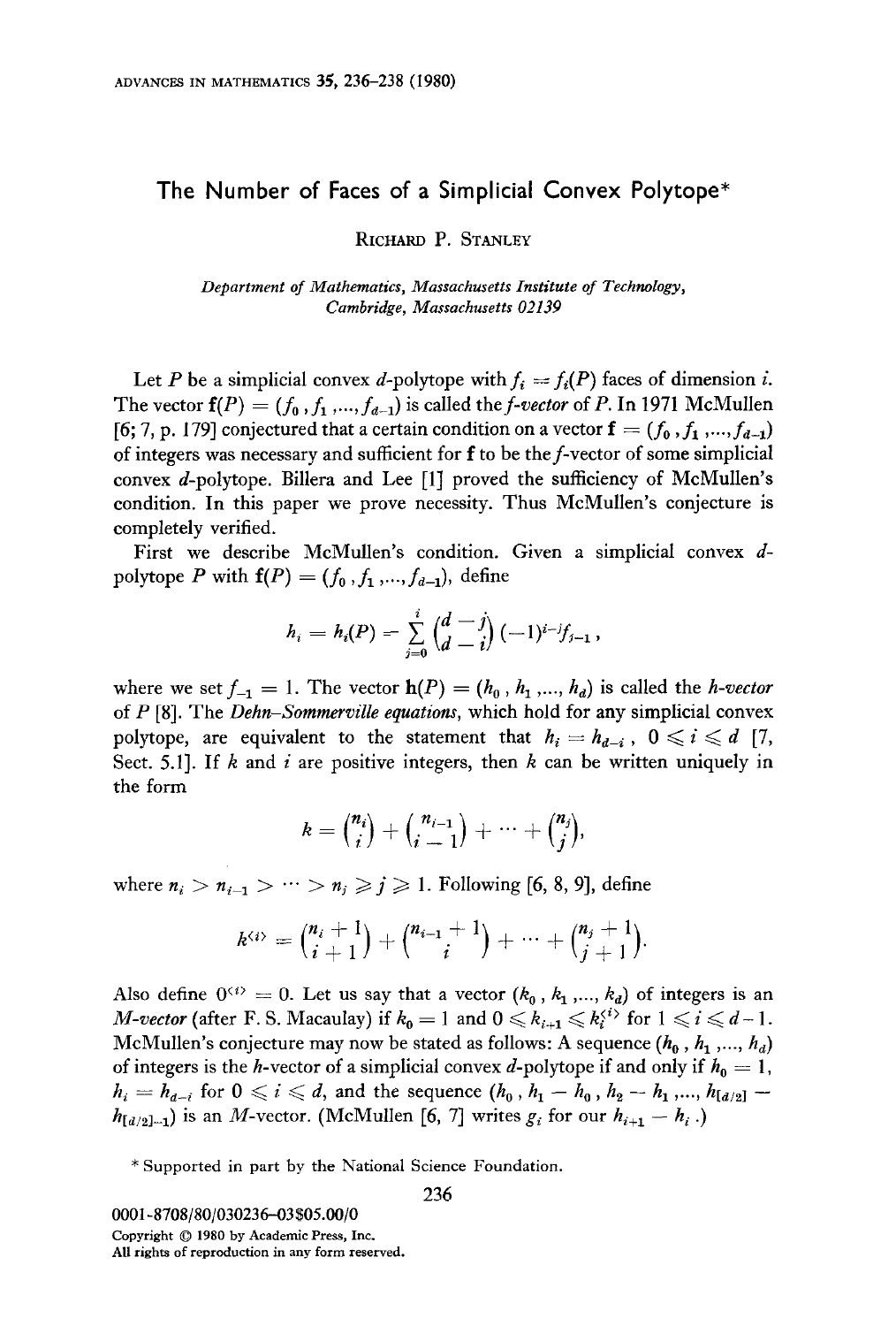We now show the necessity of this condition. By a result essentially due to Macaulay [5] (stated more explicitly in [9, Theorem 2.2]), a sequence  $(k_0, ..., k_d)$ is an M-vector if and only if there exists a graded commutative algebra  $R =$  $R_0 \oplus R_1 \oplus \cdots \oplus R_d$  over a field  $K = R_0$ , generated (as an algebra with identity) by  $R_1$ , such that the Hilbert function  $H(R, n) := \dim_K R_n$  is given by  $H(R, n) = k_n$ . Let P be a simplicial convex d-polytope in  $\mathbb{R}^d$ . Since P is simplicial, we do not change the combinatorial structure of  $P$  (including the f-vector) by making small perturbations of the vertices of  $P$  and the taking the convex hull of these new vertices. Hence we may assume that the vertices of P lie in  $\mathbb{Q}^d$ . Without loss of generality we may also assume that the origin is in the interior of P. For every proper face  $\alpha$  of P, define  $\sigma_{\alpha}$  to be the union of all rays whose vertex is the origin and which intersect  $\alpha$ . Thus  $\sigma_{\alpha}$  is a simplicial cone. The set  $\{\sigma_{\alpha}\}\$  of all such cones forms a *complete simplicial fan*  $\Sigma$  [2, Sect. 5]. To such a fan is associated a complete complex variety  $X_{\Sigma}$  [4; 2, Sect. 5; 13, p. 558]. The cohomology ring  $A=H^*(X_{\mathcal Z}$  ,  ${\mathbb Q})$  of this variety satisfies  $H^{2i+1}(X_{\mathcal Z}$  ,  ${\mathbb Q})=0$ [2, Sect. 10.9], and hence is commutative and may be graded by setting  $A_i =$  $H^{2i}(X_{\Sigma}, \mathbb{Q})$ . With this grading we have that A is generated by  $A_1$  and that  $\dim_{\mathbf{Q}} A_i = h_i(P)$  [2, Theorem 10.8 and Remark 10.9].

Now define a function  $\phi \colon \mathbb{R}^d \to \mathbb{R}$  by  $\phi(x) = -||x||/||x'||$ , where  $|| \cdot ||$  denotes the Euclidean norm and where  $x'$  is the intersection of the boundary of  $P$  with the ray with vertex at the origin passing through x. Then  $\phi$  is convex, continuous, linear on each cone  $\sigma_{\alpha}$ , and a *different* linear function on each maximal cone  $\sigma_{\alpha}$ . Hence by the criterion [4, Chap. II, Sect. 2; 2, Sect. 6.9; 13, p. 570] for projectivity of  $X_{\Omega}$ , where  $\Omega$  is a complete fan, we conclude that  $X_{\Sigma}$  is projective. It then follows by a result of Steenbrink [l 1, Theorem 1 .13] that the hard Lefschetz theorem (see, e.g., [3, p. 122]) holds for  $X_{\mathcal{F}}$ . This means that there is an element  $\omega \in H^2(X, \mathbb{Q}) = A_1$  (the class of a hyperplane section) such that for  $0 \leq i \leq d/2$ the map  $A_i \rightarrow A_{d-i}$  given by multiplication by  $\omega^{d-2i}$  is a bijection. In particular, the map  $A_i \rightarrow A_{i+1}$  given by multiplication by  $\omega$  is injective if  $0 \leq i \leq d/2$ . Now let I be the ideal of A generated by  $\omega$  and  $A_{[d/2]+1}$ . It follows that the Hilbert function of the quotient ring  $R = A/I$  is given by  $H(R, i) = h_i - h_{i-1}$ ,  $1 \leq i \leq [d/2]$ . Hence  $(h_0, h_1 - h_0, ..., h_{[d/2]} - h_{[d/2]-1})$  is an *M*-vector, and the proof is complete.

The above proof relies on two developments from algebraic geometry: the varieties  $X_{\Sigma}$  first defined in [13] and [4], and the hard Lefschetz theorem. The close connection between the varieties  $X<sub>z</sub>$  and the combinatorics of convex polytopes has been apparent since  $[4, 13]$ , while in fact a direct application of these varieties to combinatorics has been given by Teissier [12]. On the other hand, an application of the hard Lefschetz theorem to combinatorics appears in [10].

Let  $\Delta$  be a triangulation of the sphere  $\mathbb{S}^{d-1}$ . We can define the f-vector and h-vector of  $\Delta$  exactly as for simplicial convex polytopes, and it is natural to ask [6, p. 5691 whether McMullen's conjecture extends to this situation. It is well known that the Dehn-Sommerville equations  $h_i = h_{d-i}$  continue to hold for  $\Delta$ ,